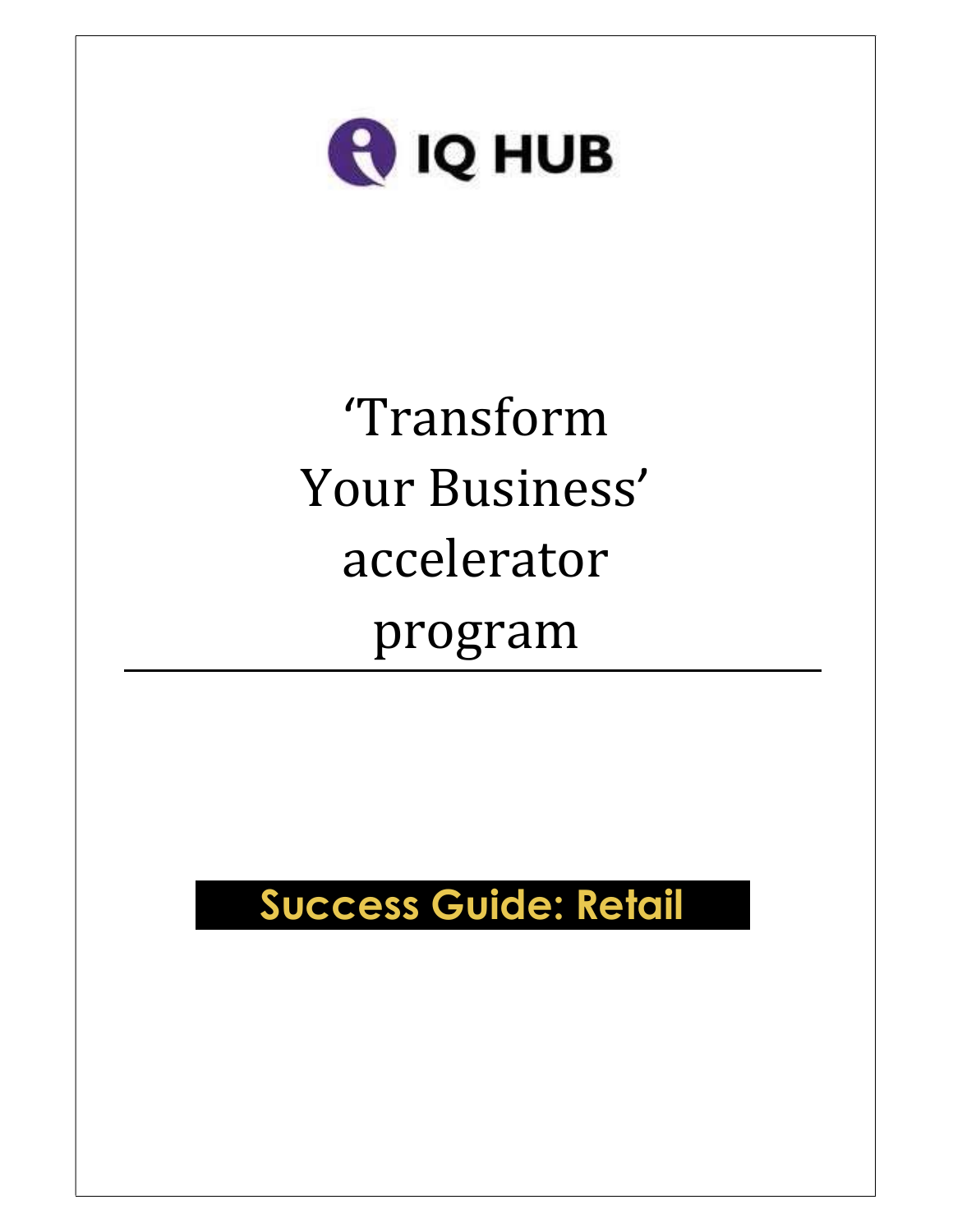# Success Guide: Retail

# Introduction

Welcome to the first day of your new business. There is little doubt you now have access to one of the region's most successful business transformational systems.

This guide has been written for you if you run a 'bricks and mortar' retail store. It doesn't matter if you sell business-tobusiness or business-to-consumer.

Before we get started, it's worth pointing out that when it comes to effective sales and marketing, it doesn't really matter whether you sell products or services or whether you operate a retail store, run a restaurant or manufacture widgets. But of course there are a few differences. This guide has been written to explain the significant differences between them.

The IQ Hub Transform Your Business Program is essentially 95% applicable to you no matter what you sell, so you'll see examples from many different industries. This is good news for you. Why? Because you can learn so much from other industries. Every template, every example, every strategy can be modified to suit YOUR business.

Just because there is an ad for a manufactured 'widget' doesn't mean you can't 'swipe' that successful ad and make it your own to increase the sales in your store.

THE FACT IS THAT THE STRATEGIES THEMSELVES, AND MORE IMPORTANTLY 'HOW' THEY ARE PUT TOGETHER, ARE UNIVERSAL. YOU JUST NEED TO APPLY THEM SLIGHTLY DIFFERENTLY TO YOUR RETAIL STORE.

If you are at all worried about this, rest assured. There are hundreds of business owners all over the globe who have used the Transform Your Business Program to grow their businesses and generate millions in extra sales and profits.

But with that in mind, let's now look at the elements you need to focus on to achieve sustained growth for your RETAIL STORE...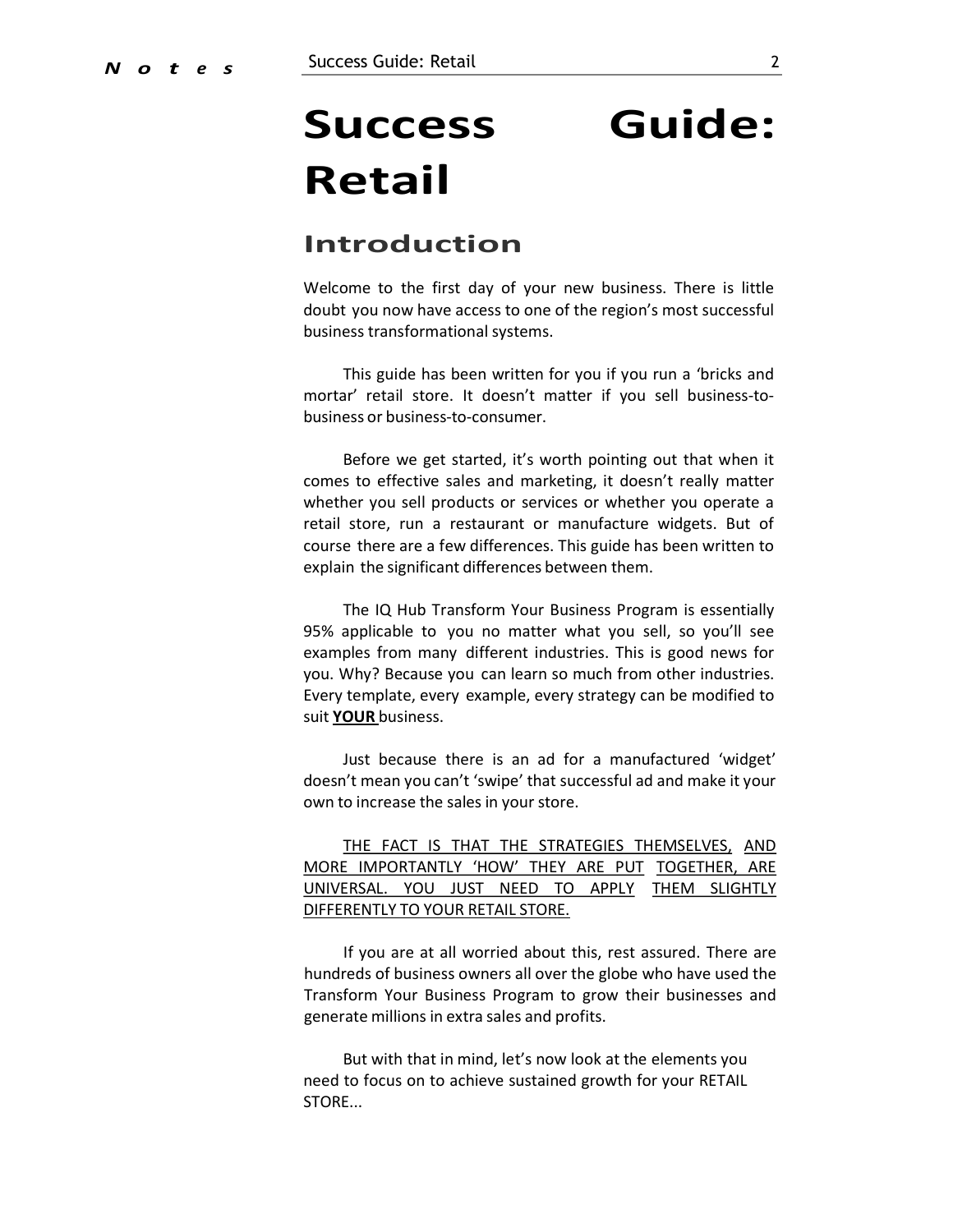# Elements You Need To Focus On When Operating A Retail Store

#### 1. YOU MUST COLLECT THE CONTACT DETAILS OF YOUR CUSTOMERS – THIS IS WITHOUT DOUBT YOUR BIGGEST **OPPORTUNITY**

We have worked with and advised many retail stores all over the region. One of the biggest mistakes they all initially made was that they never collected the contact details of their customers.

Now, if your retail store is selling to businesses, then it is highly likely that you do collect the contact details of your customers because of the invoicing requirements.

However, when selling to consumers, rather than businesses, very few retail stores acquire the names and contact details of their customers.

IN OUR OPINION THIS IS THE BIGGEST MISTAKE YOU CAN MAKE AND AT THE SAME TIME IT IS YOUR BIGGEST OPPORTUNITY.

The easiest and most cost-effective way to build your business is to get your customers buying more frequently. The strategies to do this are all in the Program, but of course YOU CAN'T USE THEM if you don't know who your customers are, or you can't easily contact them on a regular basis.

Therefore, one of your first tasks (as you'll see in your 'Implementation Plan') is to put in place your own 'Customer Contact Strategy'. Within this module are step-by-step details of how you can easily acquire the contact details of your customers.

We'll repeat...

WE GUARANTEE DOING THIS WILL HAVE A MASSIVE IMPACT ON THE SUCCESS OF YOUR RETAIL STORE.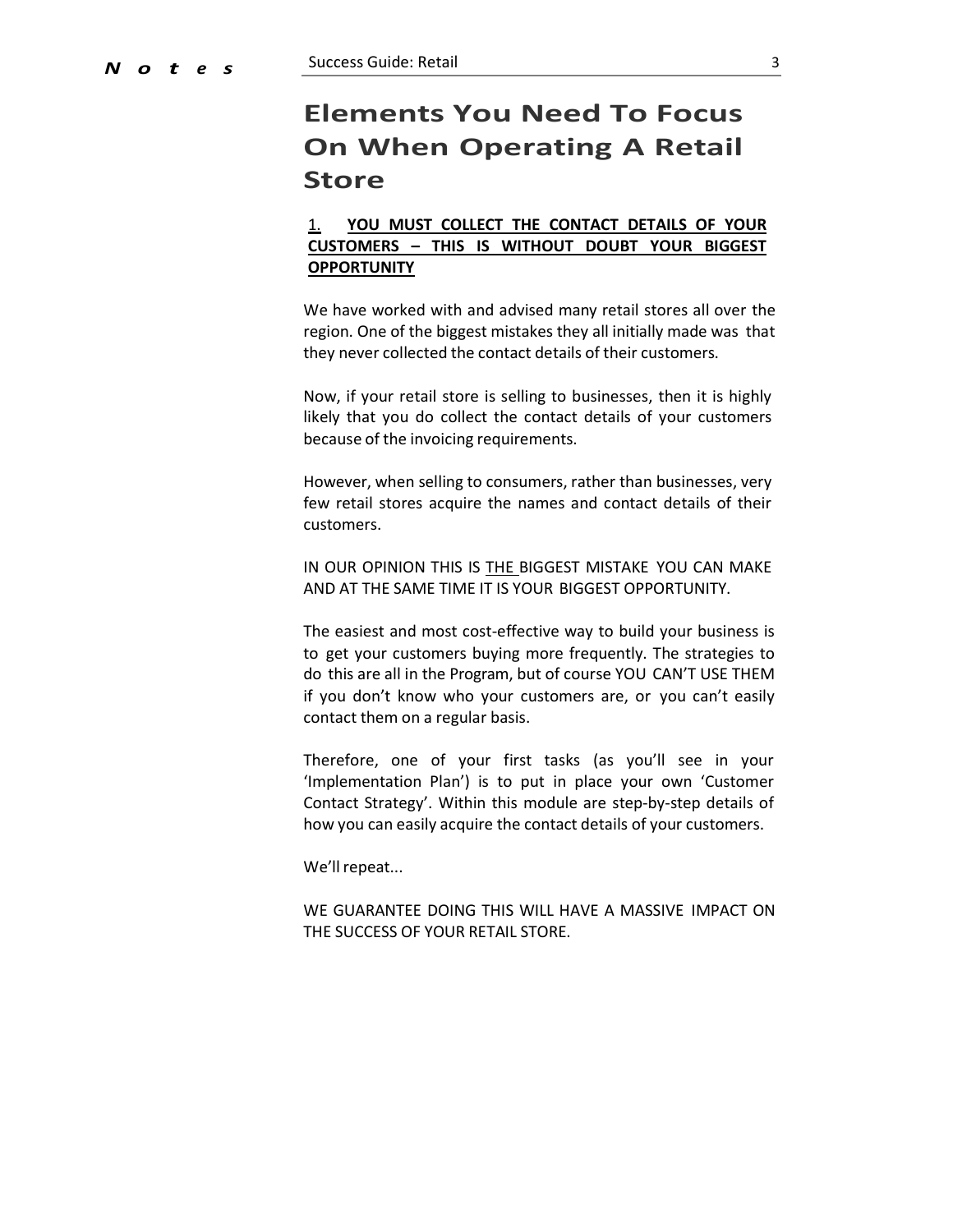#### 2. GREETING SHOPPERS

Another BIG mistake that's often made in retail stores is how the sales assistants greet shoppers (potential buyers).

Just changing this one thing can elevate sales by up to 40% or more.

Because most sales assistants are poorly trained, they will say what they hear at virtually every other store when they're shopping. And guess what it is they say?

Well here it is...

### "Can I help you?"

This is quickly responded to with something like...

### "No thanks, I'm just looking."

"Can I help you" is a closed question which invariably leads to the shopper saying "No".

BIG MISTAKE.

We've tested this in many stores and if all you do is change the closed question to an open question, it makes a massive difference.

For example, instead of saying "Can I help You", your staff should be asking something like...

# "What are you looking for today?"

Notice the shopper can't answer 'No' to that style of question.

It opens them up and then the sales assistant can continue the conversation further and provide more hands-on help.

Yes, a simple change – but very effective nonetheless.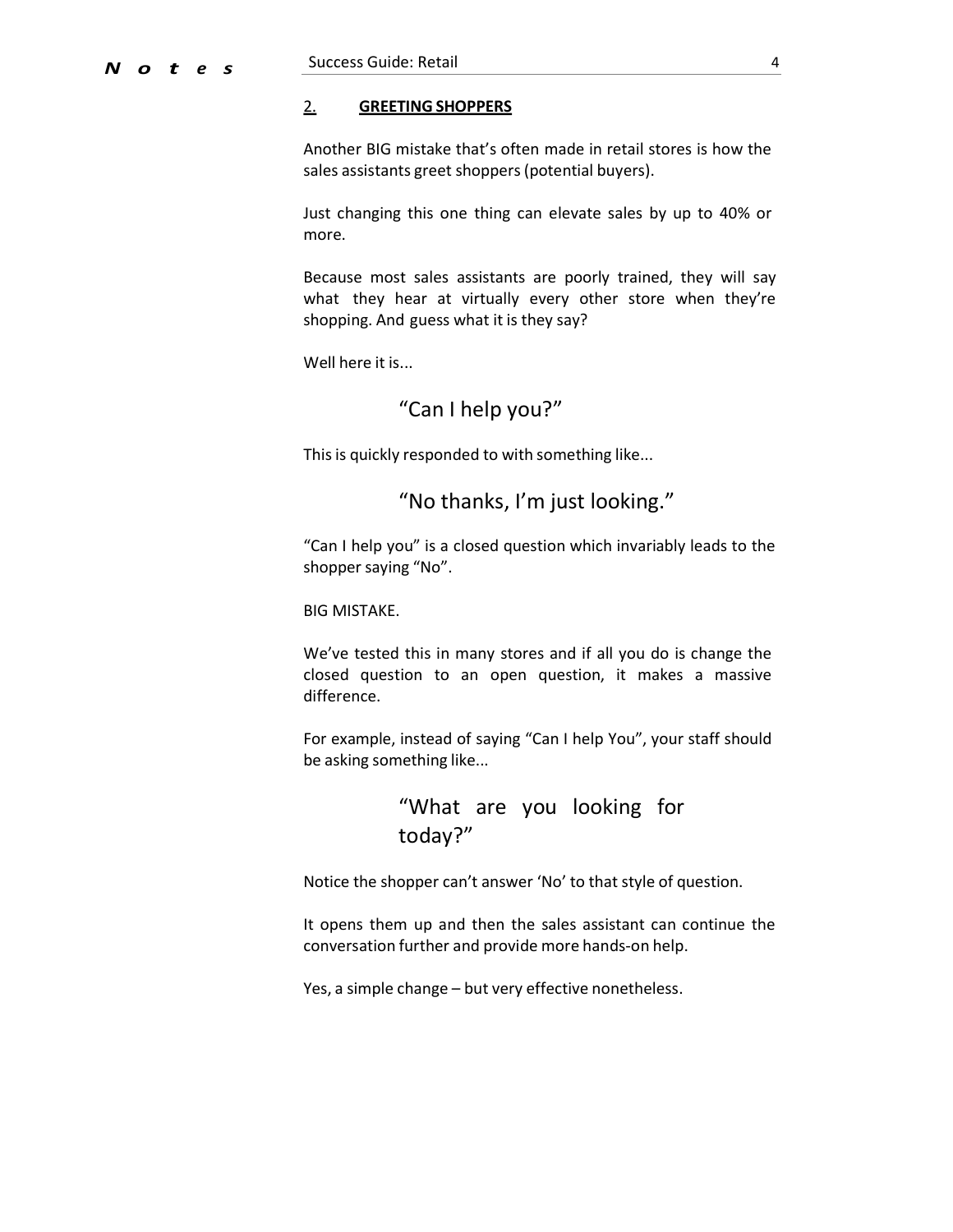#### 3. COMMODITY SELLING (AVOID AT ALL COSTS)

One of the challenges you have when selling products via a retail store is that they are tangible. They have definite shape, size, colour, even smell. They have features. That makes them...

- easy to copy!
- easy to compare!
- easy for people to compete on price!

Therefore, if you don't work hard to differentiate and add value to your products, you'll be drawn into the dreaded world of 'commodity selling'. In other words, people will rightly or wrongly assume you are selling the same product as your competitors and therefore shop for the cheapest price (why, in their mind, would they pay more for the same product when you can get it in another store round the corner for less?).

The proliferation of internet selling, comparison websites and the ease with which buyers are able to compare prices (iPad and other devices have made this so easy for the buyer) has left many retail stores floundering and forced to sell on price and price alone.

#### WE'LL REPEAT: YOU MUST AVOID THIS AT ALL COSTS!

#### 4. YOU MUST HAVE AN ONLINE PRESENCE

This sounds obvious, but even though you run a retail store where 'foot traffic' is KING, your online presence will be instrumental in driving foot traffic and online sales to your business.

Do not underestimate the importance of this.

#### 5. YOU MUST DIFFERENTIATE AND ADD HUGE VALUE

To avoid your products falling into the trap of commodity selling you must make clear to your customers the value you are providing, over and above everyone else.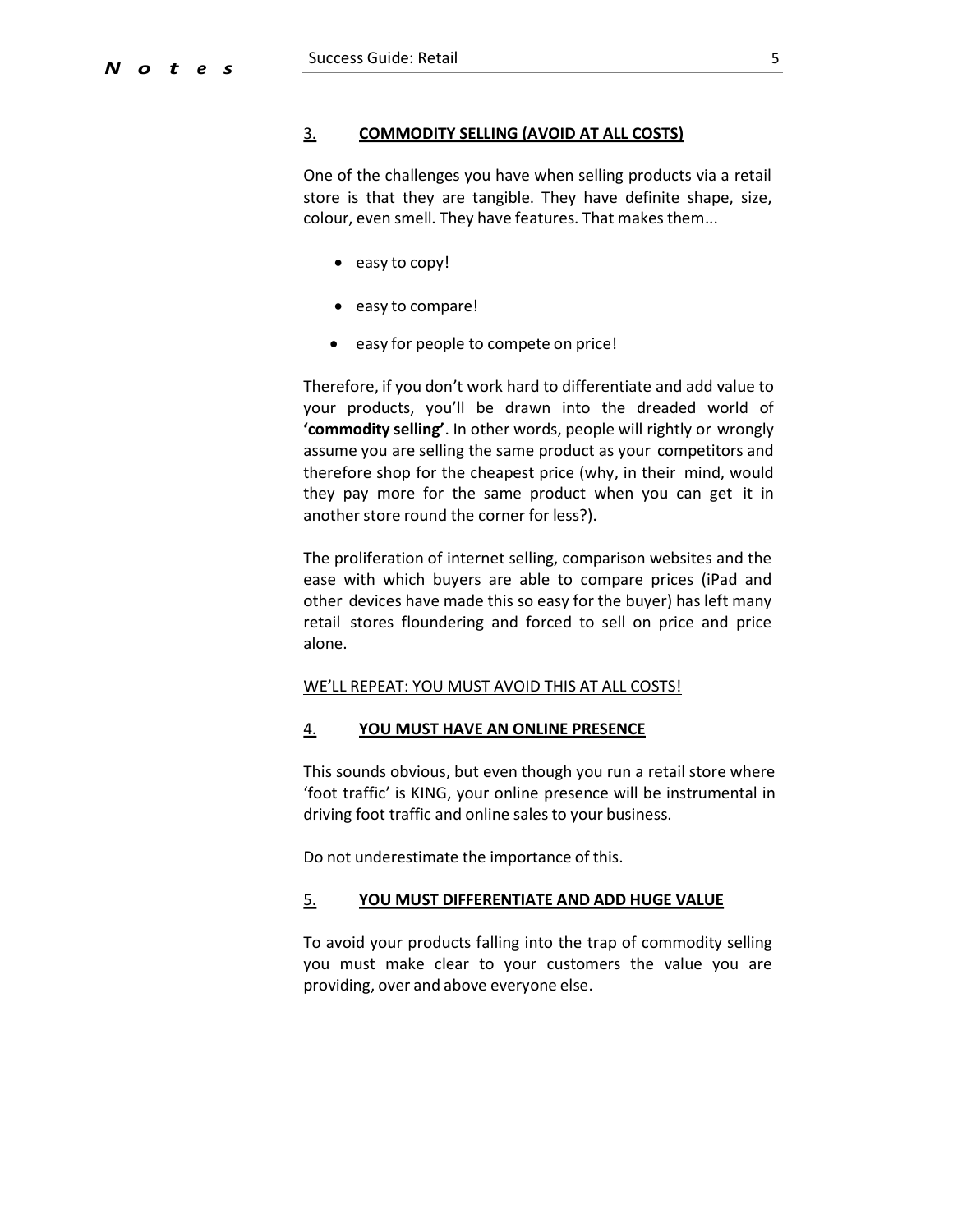You have four key areas where you can do this...

- THE PRODUCTS THEMSELVES: Depending on the products you sell, this may be easy or virtually impossible. For example, if your products are themselves unique – brands lend themselves to this (even if they are unique right now, how long will that luxury last?) – then you must clearly communicate why they're unique. Why they're different. What people get in terms of the benefits of the product.
- S-P-E-L-L it out to them so there is absolute clarity in their minds why your products are for them. You should also use the approaches below to further differentiate and add value to your products.

If your products are very similar to other competing products or even the same as them (and you can't do anything to change them) you MUST use the following approaches to differentiate and add value...

PRODUCT DESCRIPTIONS: Following on from the previous point, very few stores use their tags, banners or posters to effectively communicate the value of the product. Often the tag is just a note of the price. This is a big mistake.

Invest in larger price tags so you can give a short description of each product. Yes, it's time-consuming, but attention to detail like this will help you add value and make your products harder to compare. Tell them how the products are made, why they'll last longer, why they're so different, what process is used to select the materials, etc., etc.

Same applies to banners and posters. Communicate why buying from you at your store is so beneficial to customers.

This detail makes a massive difference.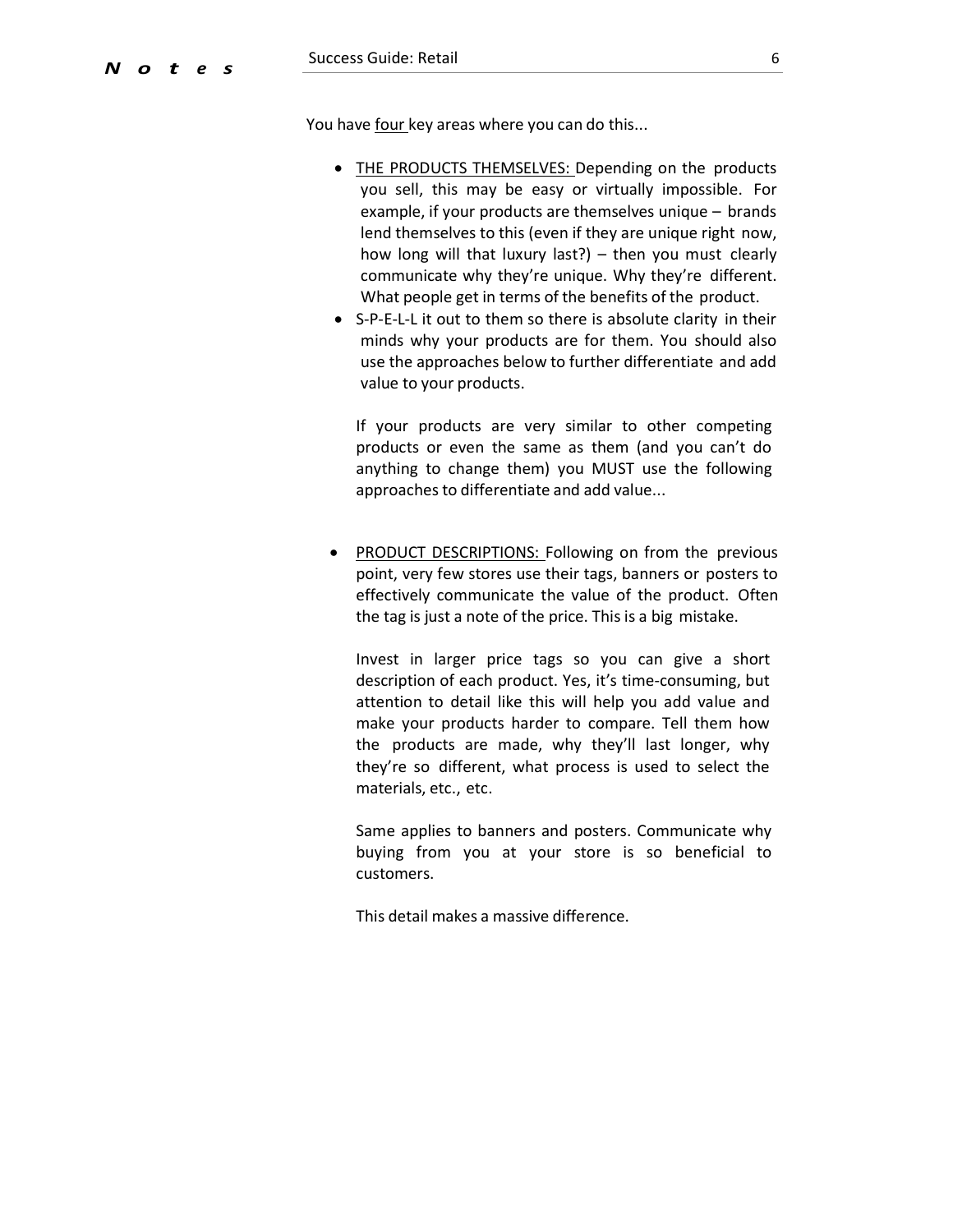- SERVICE DELIVERY: What can you do that sets you apart from the rest of the competition in terms of your service delivery of the products in your store? Service delivery comes in several guises...
	- $-$  Technical Expertise: If you and your staff have superior technical expertise to the competition, then this is something you should focus on.
	- Returns Policy: Don't just go with the industry norm or applicable law in your country. Go further, much further. For example, in the UK, Marks & Spencer were for decades one of the only retailers to offer an unconditional money-back guarantee on items they sold in their stores. Even now, few other stores offer the same returns policy as they do. Do not underestimate the power of this and how much VALUE it adds to your products.
	- After-Care & Servicing: Once you've sold the product, what 'after-care' and ongoing 'servicing' can you provide? After-care and servicing are both huge differentiators. But don't keep them a secret. Use them as sales aids. Tell your customers what happens once they've bought from you.
	- W.A.Y.M.I.S.H.: This stands for 'Why Are You Making It So Hard'. This includes how easy (or hard) you make it for people to buy from you.

Often forgotten and neglected, you need to ensure that doing business with you is a pleasure and very easy to do. The harder you make it  $-$  the fewer sales. Simple!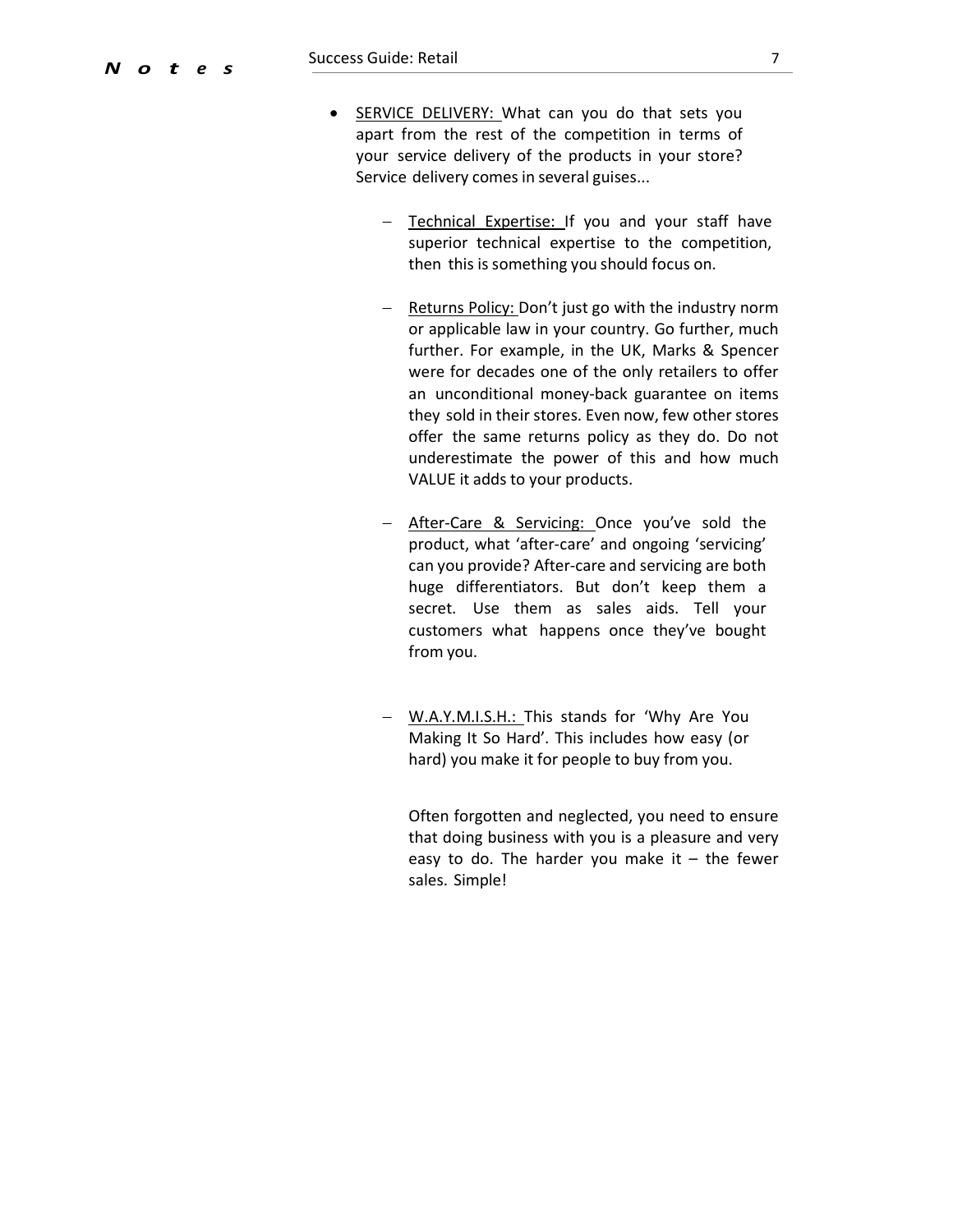- Guarantee: You MUST offer a guarantee. In some respects this applies in part to your returns policy, but I recommend you spend time really focusing on 'Guarantees' and 'Sales Barrier Demolition' – both found in the Marketing Assets section (see below).
- THE MARKETING ASSETS: As you work through your Implementation Plan, you'll automatically create your own Marketing Assets.

'Unique Perceived Benefit', 'Guarantees' and 'Sales Barrier Demolition' that we've mentioned above are all Marketing Assets, but all the others (there are 9 in total) must be used to add considerable value to your products and make them easier to SELL. The single biggest reason why most marketing fails or doesn't achieve optimum results is that the strategies being used simply do NOT use the Marketing Assets. READ THAT AGAIN!

## Systems, Systems, Systems

Yes, this section is in the Success Guides for all the 4 main business categories, but it's far too important to miss out.

You MUST set your business up so it can operate without YOU. Yes – without YOU. Why is this so important? Several reasons...

- If You're A Slave To The Business It's Not A Business It's A Job And You'll End Up Hating It: Ask yourself this simple question: "If I had to go away for a month with absolutely NO contact with my business, would the business survive?" The ONLY way to do this is to create operational systems that your staff are trained in. Whether you take time away from the business or not – that's not the point. The key is, if you had to  $-$  could you? Systems are the answer.
- Far Less Reliance On Staff: This almost seems to contradict the first point. But when you create operational systems, you become far less reliant on staff.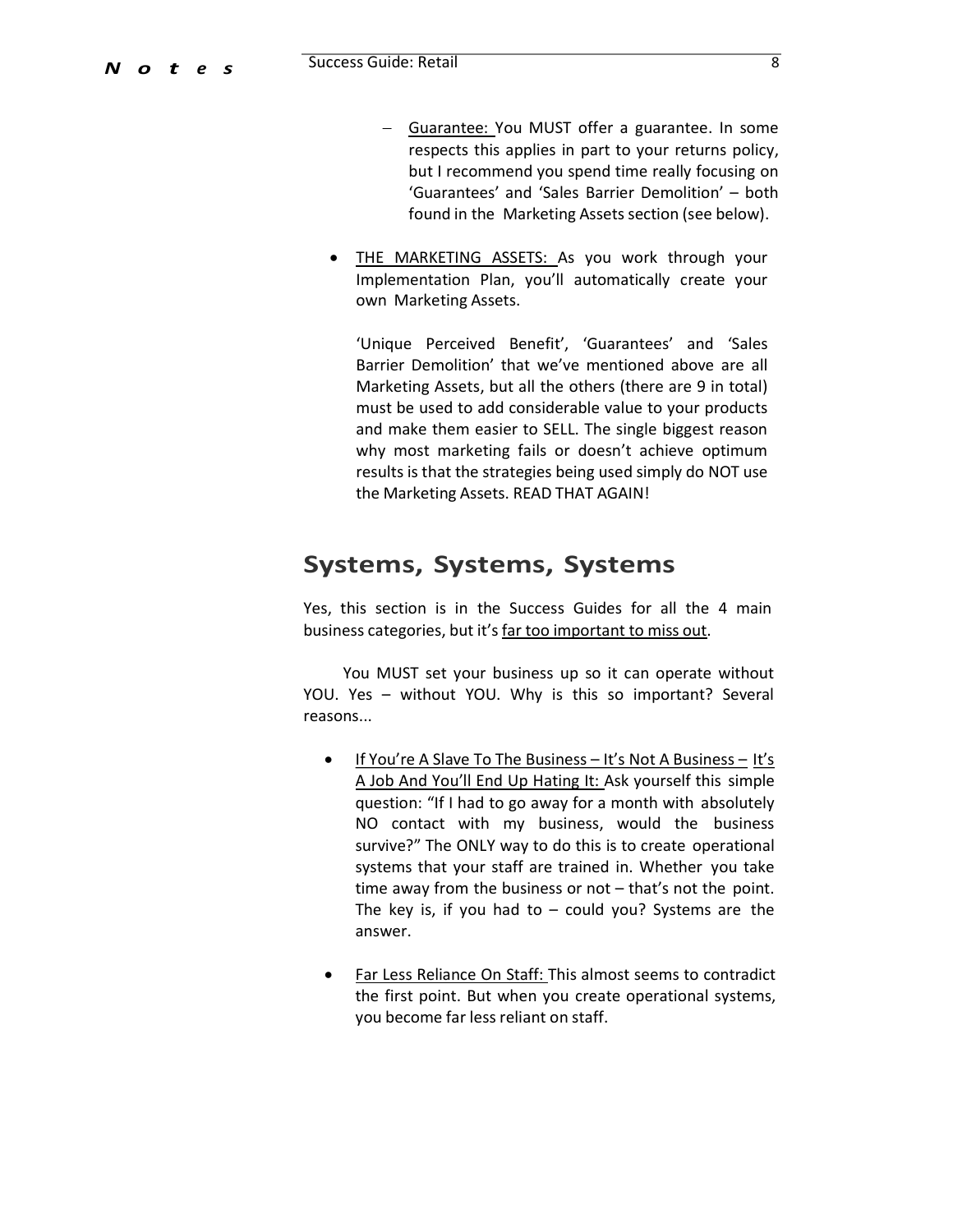If systems run the business, rather than people, you'll never, ever be vulnerable to staff leaving or holding you to ransom!

- Systems Help You Get Consistently Good Results: When you systemise the business, you're forcing things to be done right. Yes, it's never perfect when humans are involved, but systems give you the best chance of getting predictable results – every time.
- Spot Poor Staff Quickly: The employment laws in every corner of the globe are getting more and more biased towards the employee rather than the employer. As employers, we take all the risks. All the hassles. All the problems.

Staff can get away with murder (not quite, but you know what I mean), and it's harder than ever to get rid of poorly performing staff.

If they can't follow a simple set of procedures and get a high-quality consistent result – they need to be let go – and quickly. Without systems in place, it may take you months to eventually discover they're poorly performing. But with systems in place, you'll spot poor staff quickly.

- You'll Be Able To Recruit The Best: Good people recognise the difference a well-run business can make to their lives and livelihoods. It says a hell of a lot about the business owner when they put so much emphasis on systems. Recruiting the best staff is so much easier when you have systems in place.
- It's What World-Class Businesses Are Founded Upon: The best businesses in the world are reliant on operational systems and NOT on people.
- Easily Scalable: With systems in place, it makes it very easy for you to scale the business up.
- Insurance Money Can't Buy: With systems in place, you create a powerful protective shield around your business that insurance simply cannot replace. What would happen tomorrow if (God forbid) all your staff walked out?

With systems in place, the task of replacing them is so much easier and training becomes far less arduous (although no less important).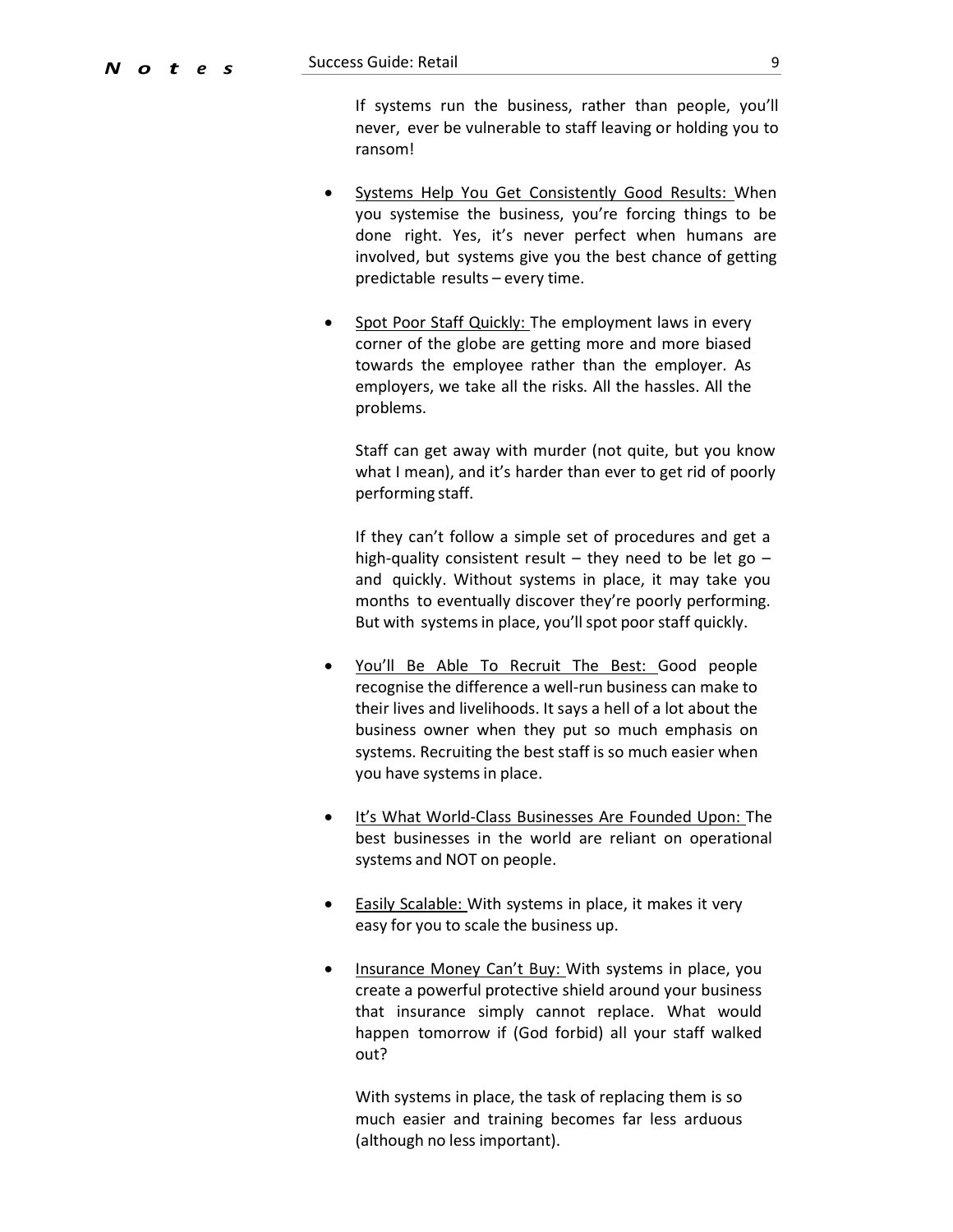• Maximum Value On Sale: Perhaps one of the best reasons to create a systems-based business is that you optimise its value on sale (whatever form that is). Think about two similar businesses. Similar in sales, profits, overhead, number and value of customers, etc. But one is systems– based, the other isn't. Which one would you buy? Which one would you pay more for?

Yes, it takes time to create your 'operations manual', but you'll thank us forever more once you create a systems- based business. At IQ Advisor we can help with this process.

All you have to do is look at each element of your business and write down the exact steps required to fulfil that particular task.

The perfect operations manual is one that a new member of staff can follow (even without training, although we don't recommend no training!) and deliver the perfect result immediately.

Difficult?

Actually, it's easier than you may think. If you've got staff in place, get them to write down all the steps for their particular responsibility. You just make sure it all fits together and that there are no gaps.

Don't dismiss this as 'not that important'.

Until you've created your ops manual you won't appreciate its worth, but through experience we guarantee you'll thank me!

#### Summary

That's barely 9 pages. But don't let that fool you. Those 7 pages contain the ingredients of success for you. And while the total pages in the Program are over 2,500, these 7 pages are without doubt the most important.

And if you follow them, your rewards will be substantial...

As long as you differentiate your store and its products and add value, you'll never have to compete on price. Buyers won't be able to compare 'like-for-like'. And you'll increase your sales, and with the correct pricing in place – your profits will soar. And when you systemise your business, it becomes much more valuable to you, both operationally and on exit.